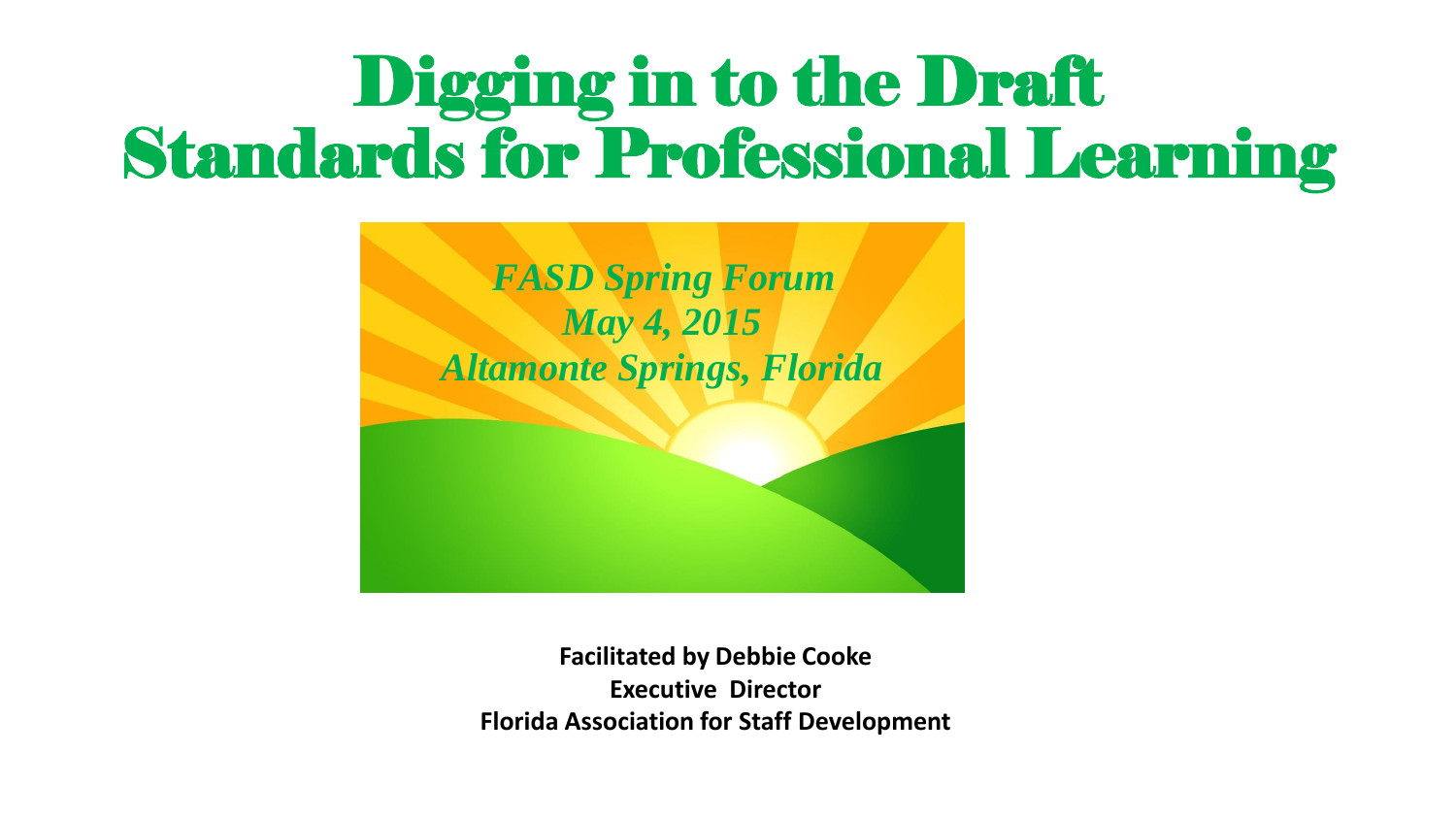#### Our work today is about:



- Shining the light on the draft revision to the protocol standards;
- Providing bright ideas about the proposed revisions;
- Filtering the standards through the lens of application.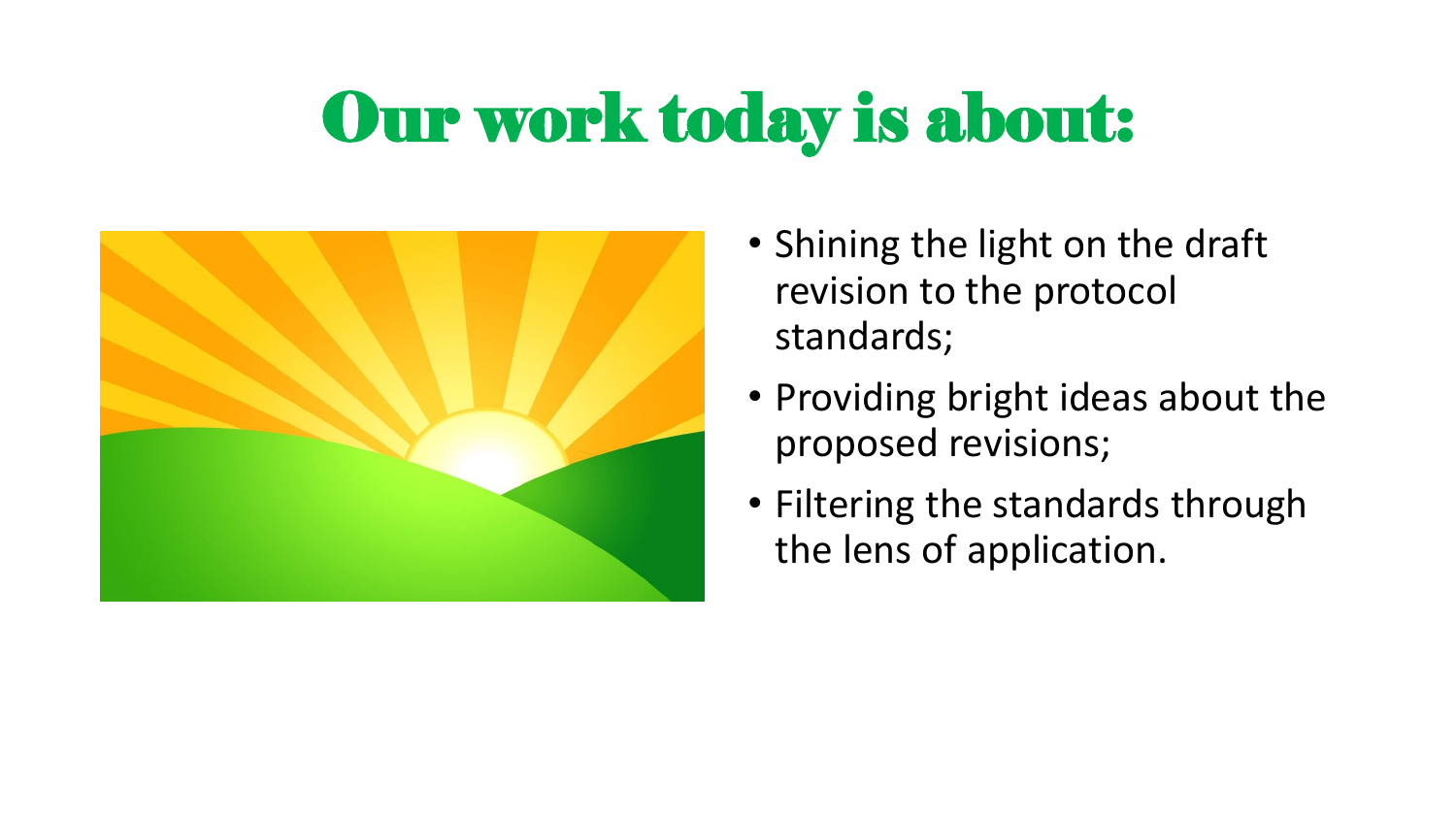### Our working agreements:



- Be present;
- Be kind;
- Be involved;
- Be mindful of time for engagement activities;
- Be aware of our reconvening signal.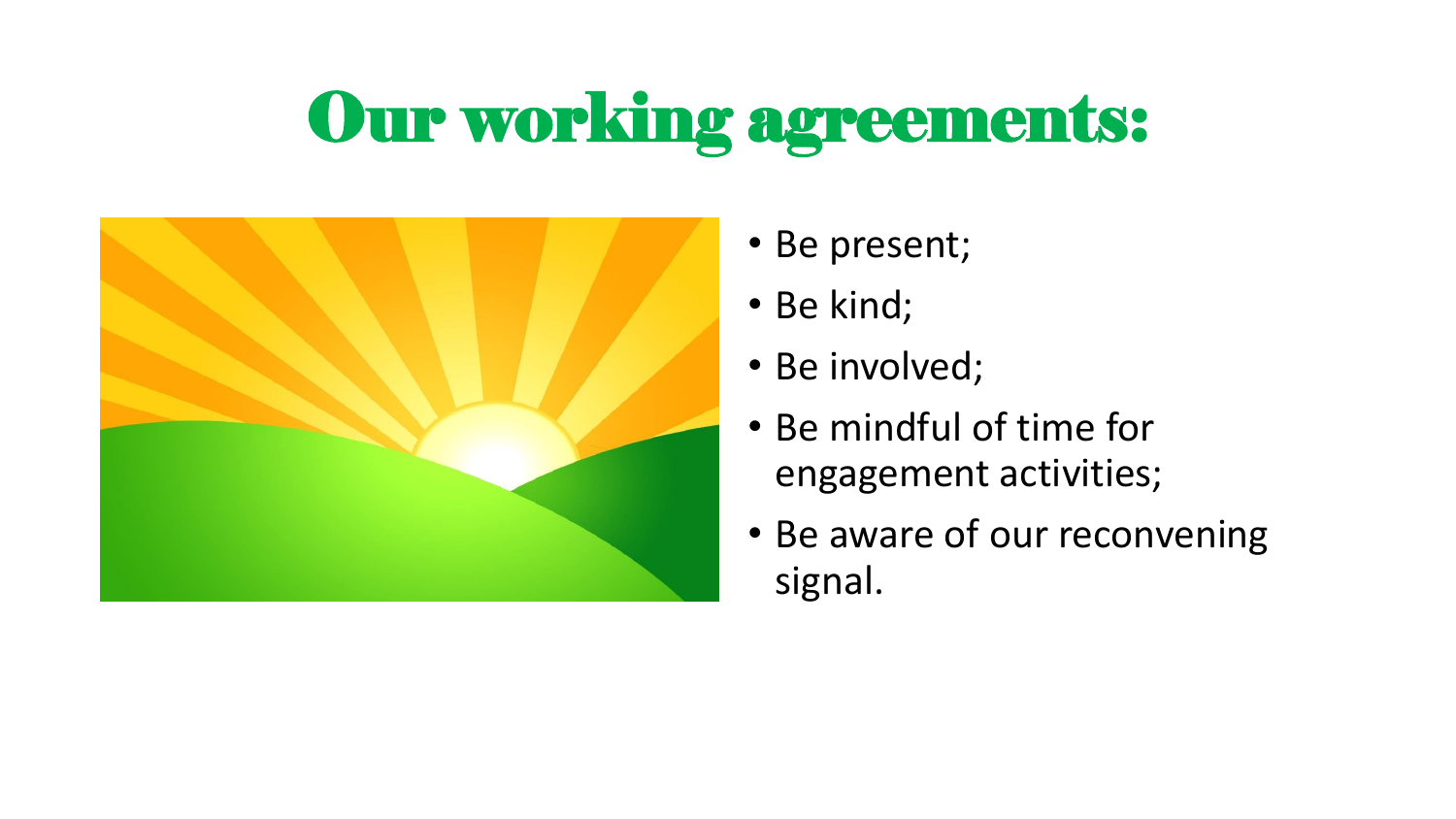### Why the revision?

- Our data tell us that there are still areas in which we need to improve.
- 2009 was along time ago in educational innovation years.
- We have new guidelines and mandates for our work.
- We have new information for WHAT WORKS best.
- We have an ethical obligation to be life-long learners so change is inevitable.
- What are your ideas? (4 minutes)

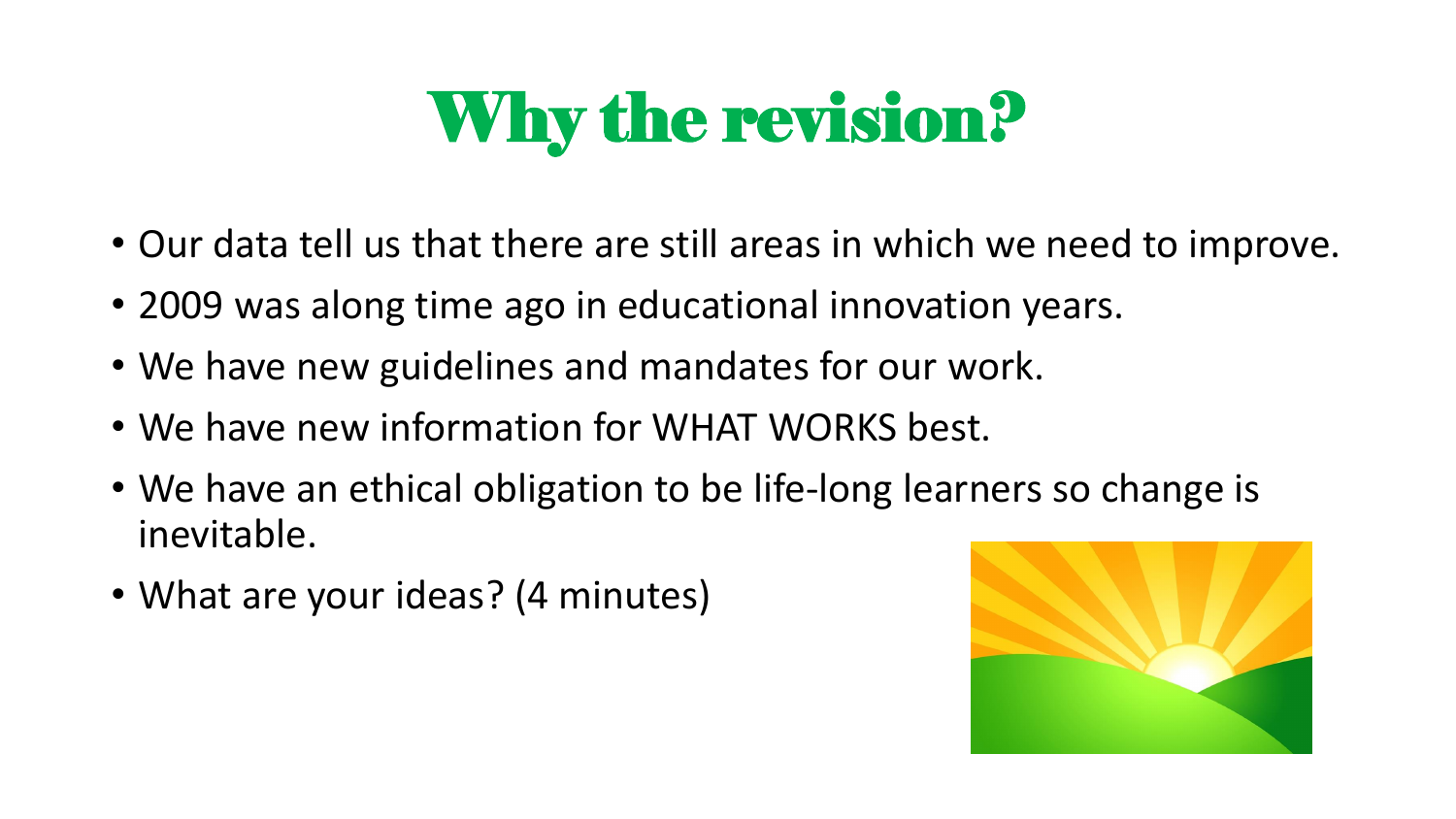#### Some other considerations…



- Meet:
	- Melinda George (National Commission on Teaching and America's Future)
	- Sean McComb (2014 National Teacher of the Year)
	- Ruth Okoye (Technology Resource Teacher, VA)
	- Randi Weingarden (President, AFT)
- Listen and consider:
	- What are the implications for our work?
	- How do our existing structures promote these experiences?
	- What might our standards need to include to advance these experiences?
	- How might the "Share My Lesson" resource fit into a professional learning model?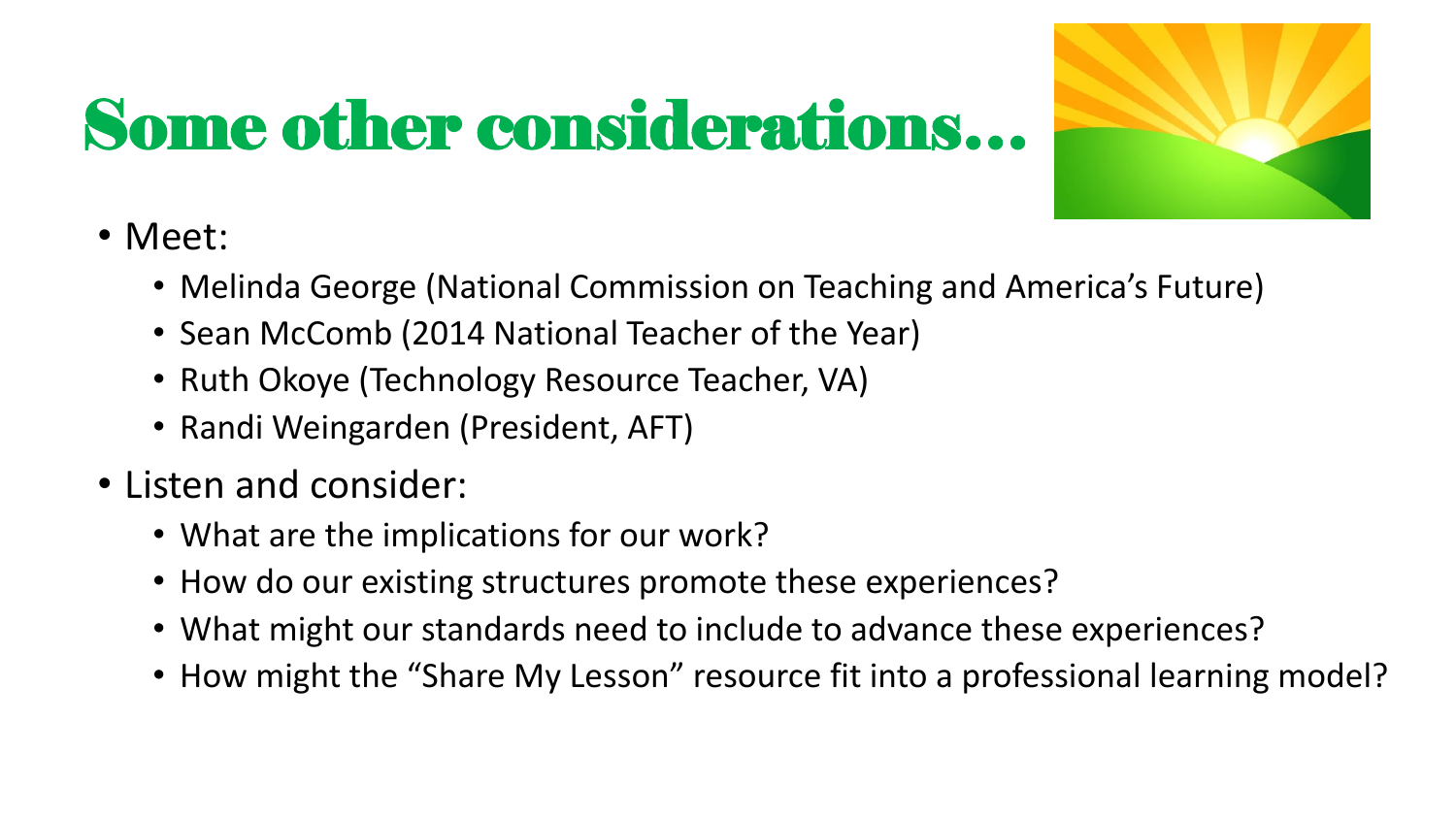# Good Morning Sunshine

In the next 9 minutes greet your tablemates and share your thinking about:

- What are the implications for our work?
- How do our existing structures promote these experiences?
- What might our standards need to include to advance these experiences?
- How does the "Share My Lesson" resource fit into a professional learning model?

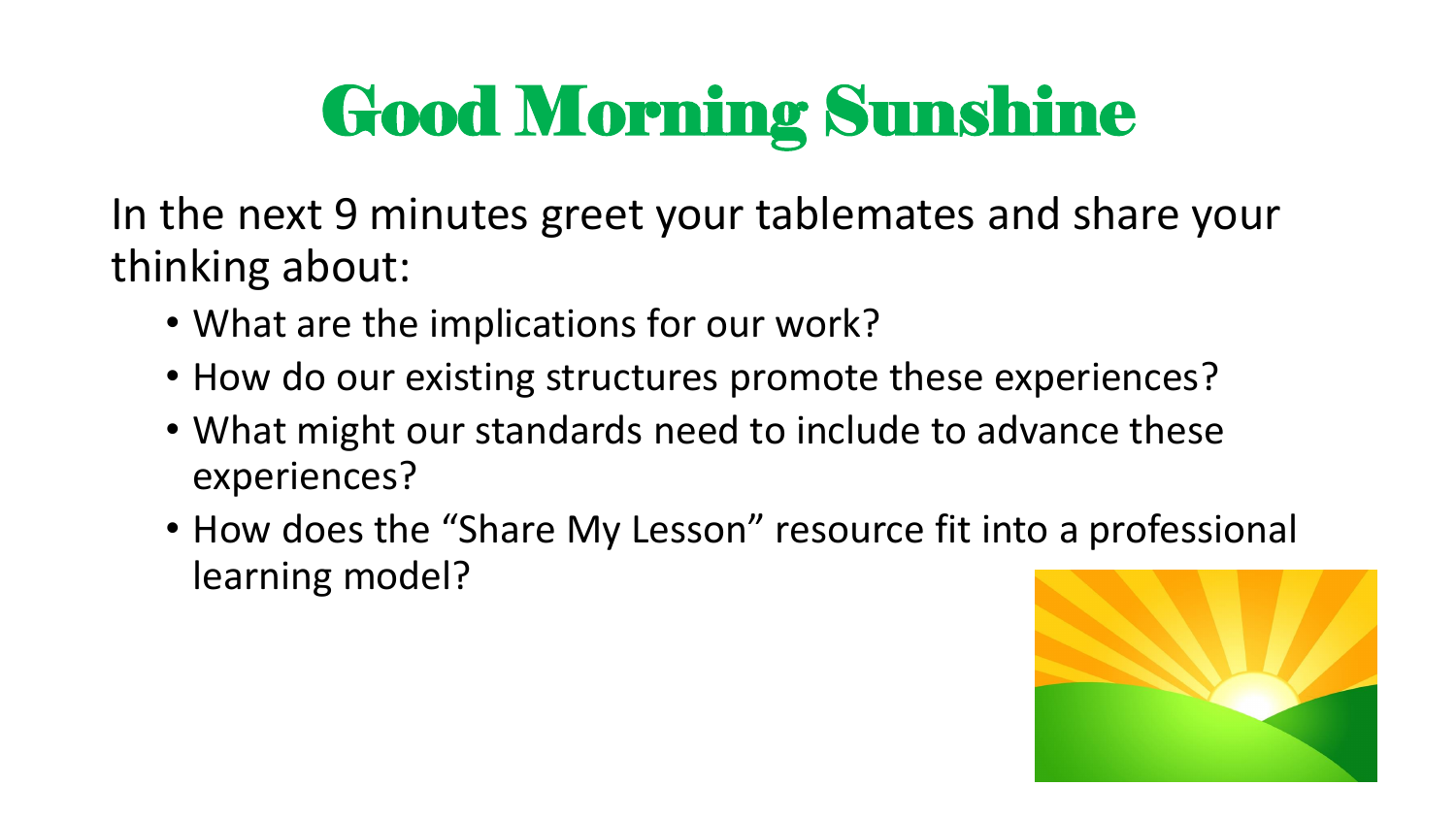### Where we are on the journey:



- From 65 standards to seven
- Maintaining the four strands
	- Planning
	- Learning
	- Implementing
	- Evaluating
- Maintaining the three levels
	- Educator
	- School
	- District
- Expanding rationale, elaboration, rubrics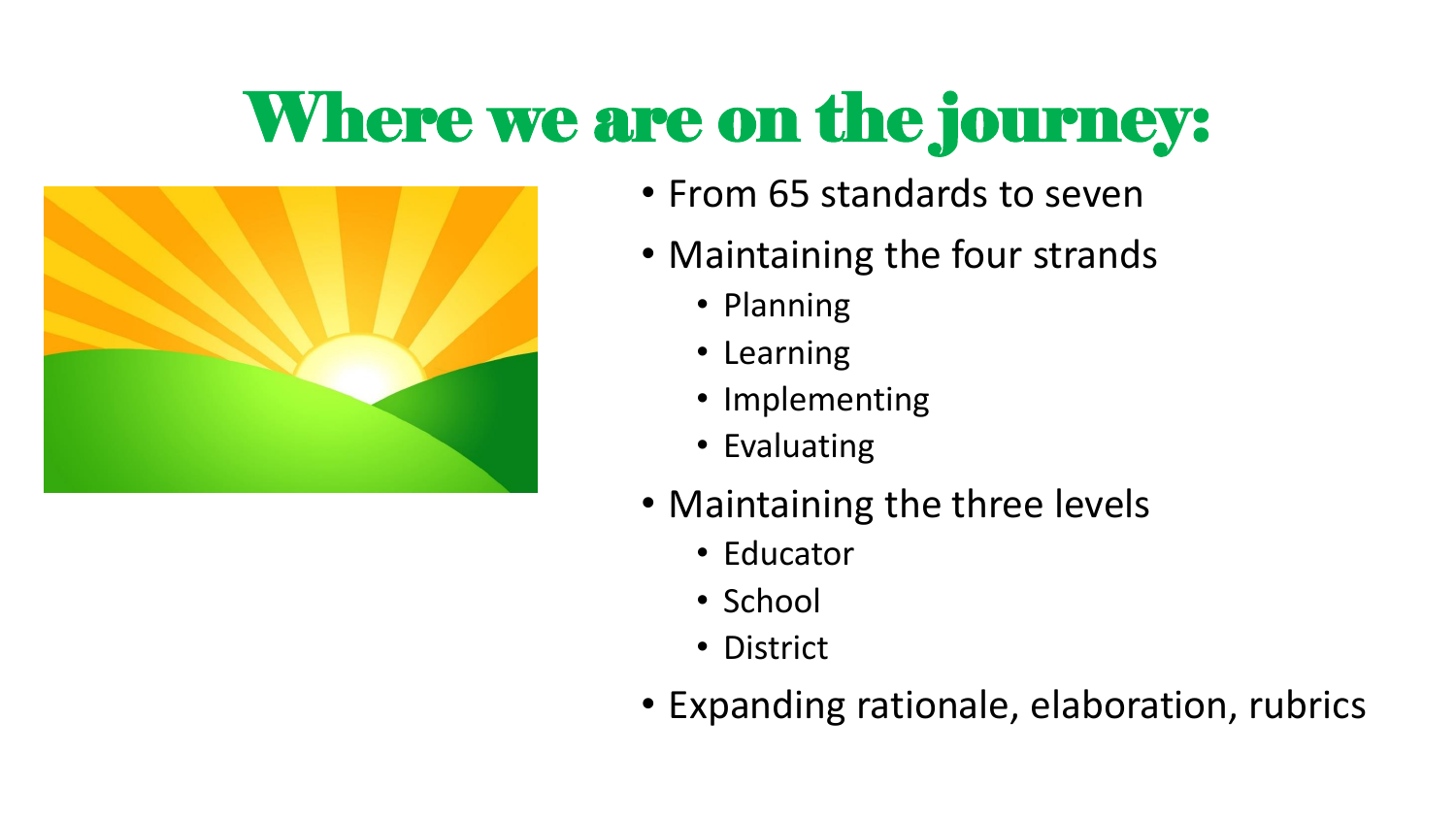#### Content: Strands

- 1.1 Professional Learning Needs 3.1 Implementation of Learning
- 1.2 Professional Learning Plans

#### **Learning**

- 2.1 Content-focused Outcomes
- 2.2 Learning Communities
- 2.3 Learning Designs

#### **Planning Implementing**

#### **Evaluating**

• 4.1 Evaluating Professional Learning

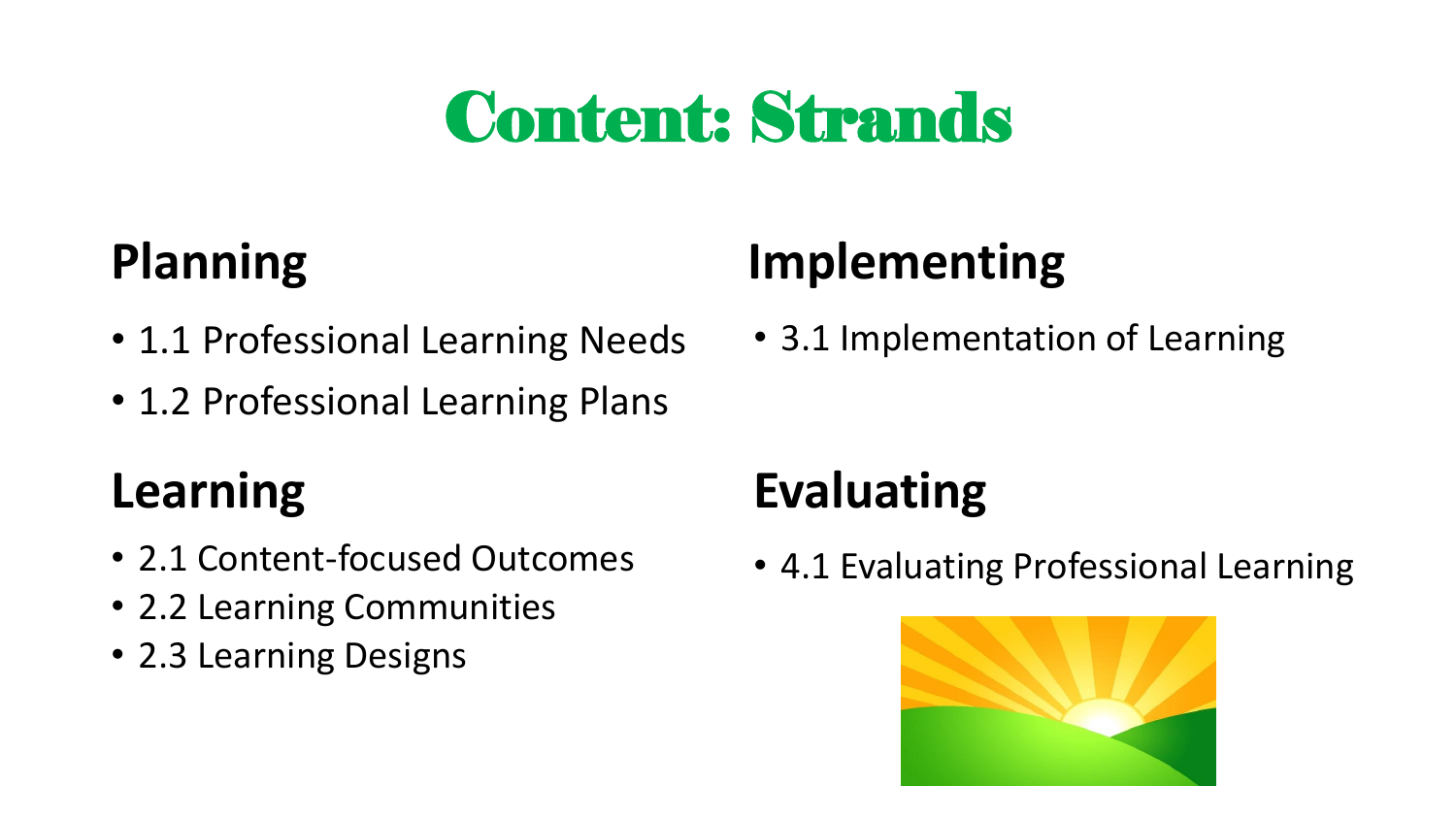#### Content: Levels

- **Educator**
- **School**
- **District**

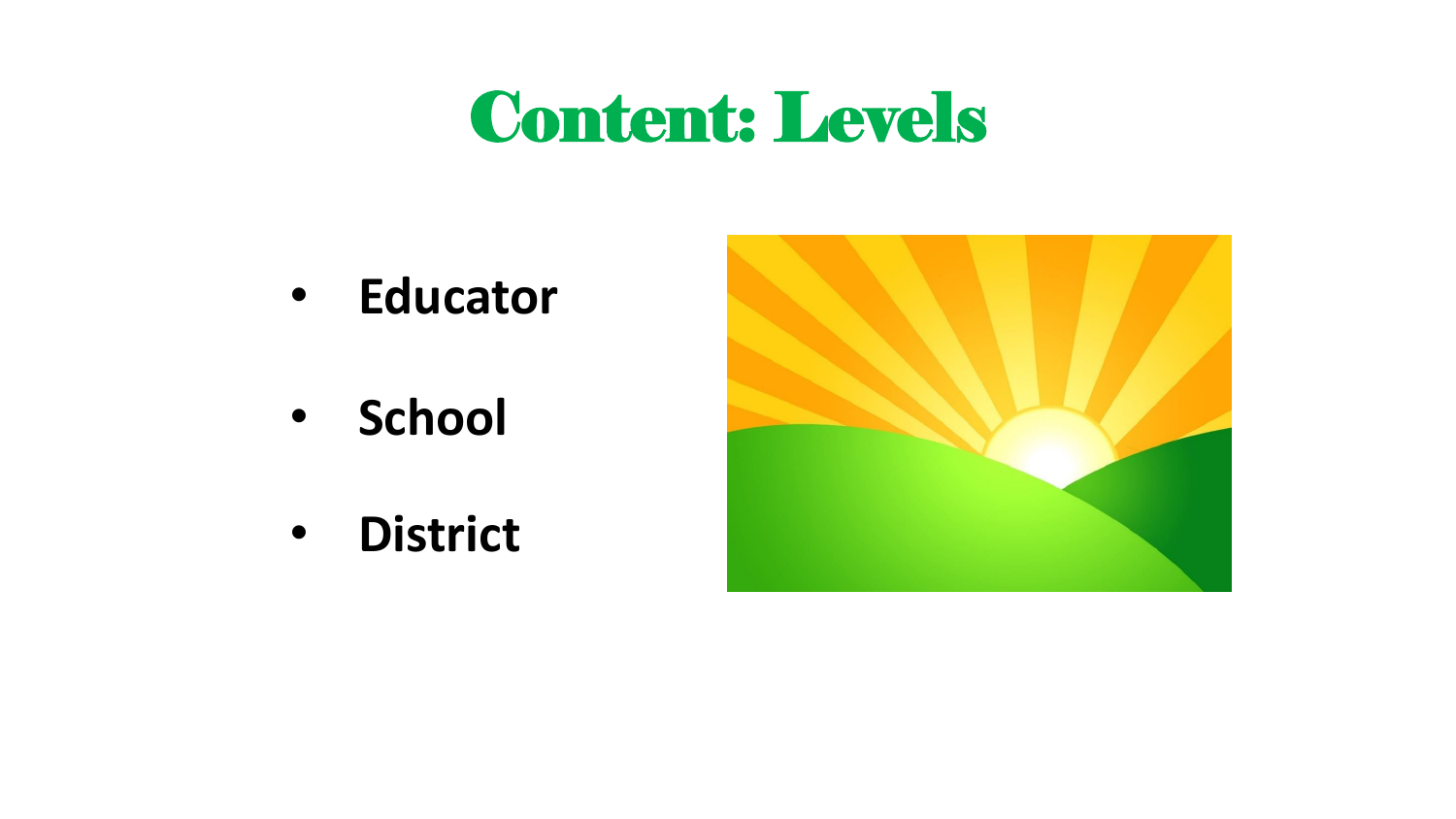

Using the lavender overview sheet read the overview and draft standards.

- What links to or aligns with your conversations about the video?
- What do you anticipate will be addressed within specific standards?

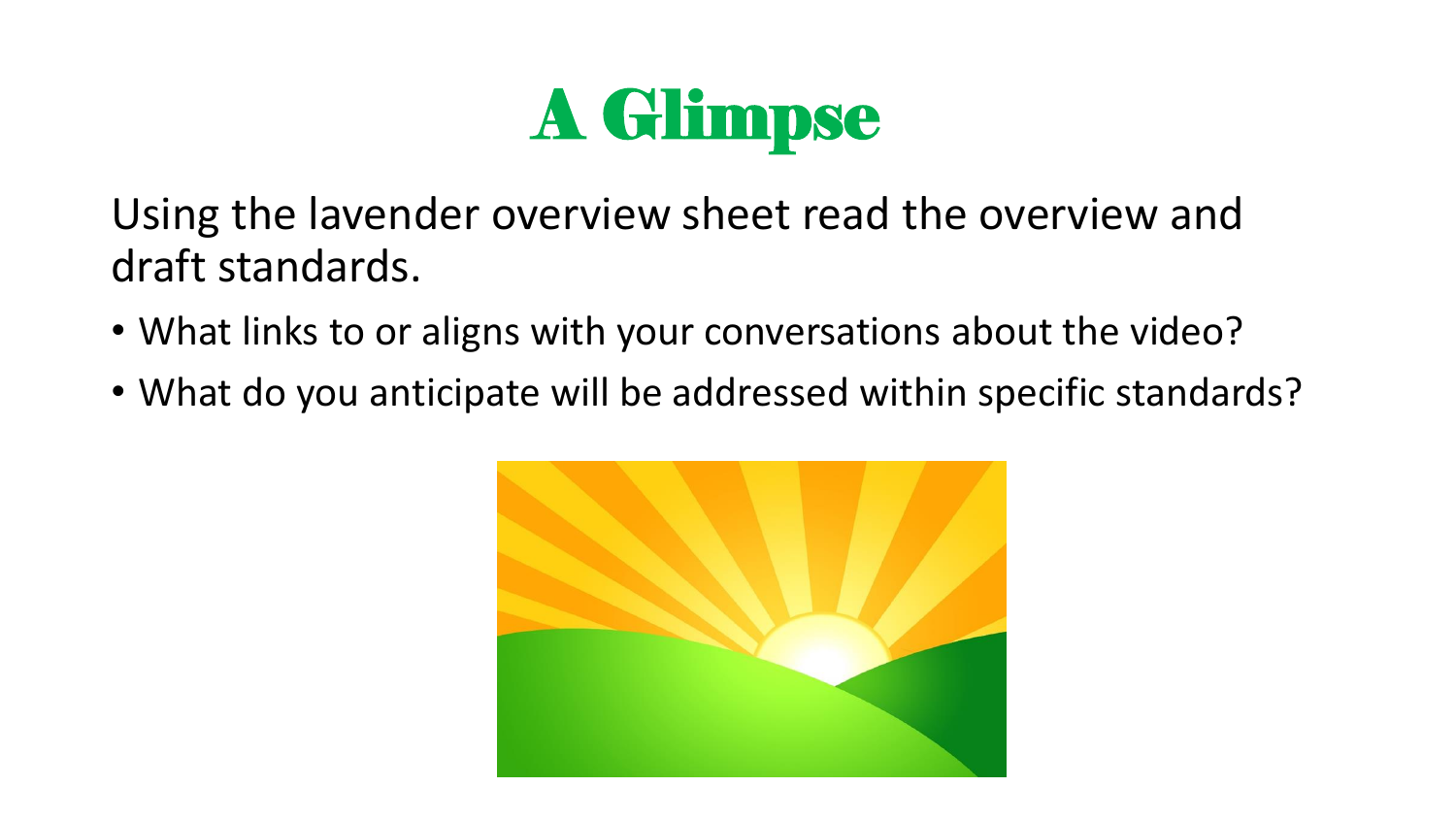#### Structure



**Planning 1.1: Professional Learning Needs** 

**Professional learning includes analysis of multiple sources and types of data to assess the learning needs of educators, schools, and districts.**

[Learning Forward Standards Alignment: Data]

#### **Rationale**

The purpose of this standard is to focus professional learning on the needs of students, educators, schools, and districts. These needs result from a thorough disaggregation, analysis, and interpretation of multiple types and sources of data. Planning for professional learning begins with rigorous analyses of student achievement and behavior data; trends in educator practices; rigorous, relevant, and challenging curricula; and instructional strategies that support high levels of learning for all students. Change in the educators' practice that results in improved student achievement is the primary driver for educator professional learning.

#### **Elaboration**

**Educator:** Needs assessment includes disaggregation, analysis, and interpretation of multiple types of data from multiple sources including formative and summative student achievement and behavior data; content standards and curriculum; current educator responsibilities and performance data; previous performance data and growth plan results; the school's improvement plan; team goals; the educator's level of development and content expertise; and certification needs. The data analysis process results in identification of specific educator learning needs and occurs in consultation with a school administrator, supervisor, and/or other knowledgeable professional.

**School:** The school leadership team engages in a data-analysis process that includes disaggregation, analysis, and interpretation to identify educator, team, and whole school professional learning needs using multiple types of data from multiple sources including formative and summative student achievement and behavior data; content standards and curriculum; educator performance data;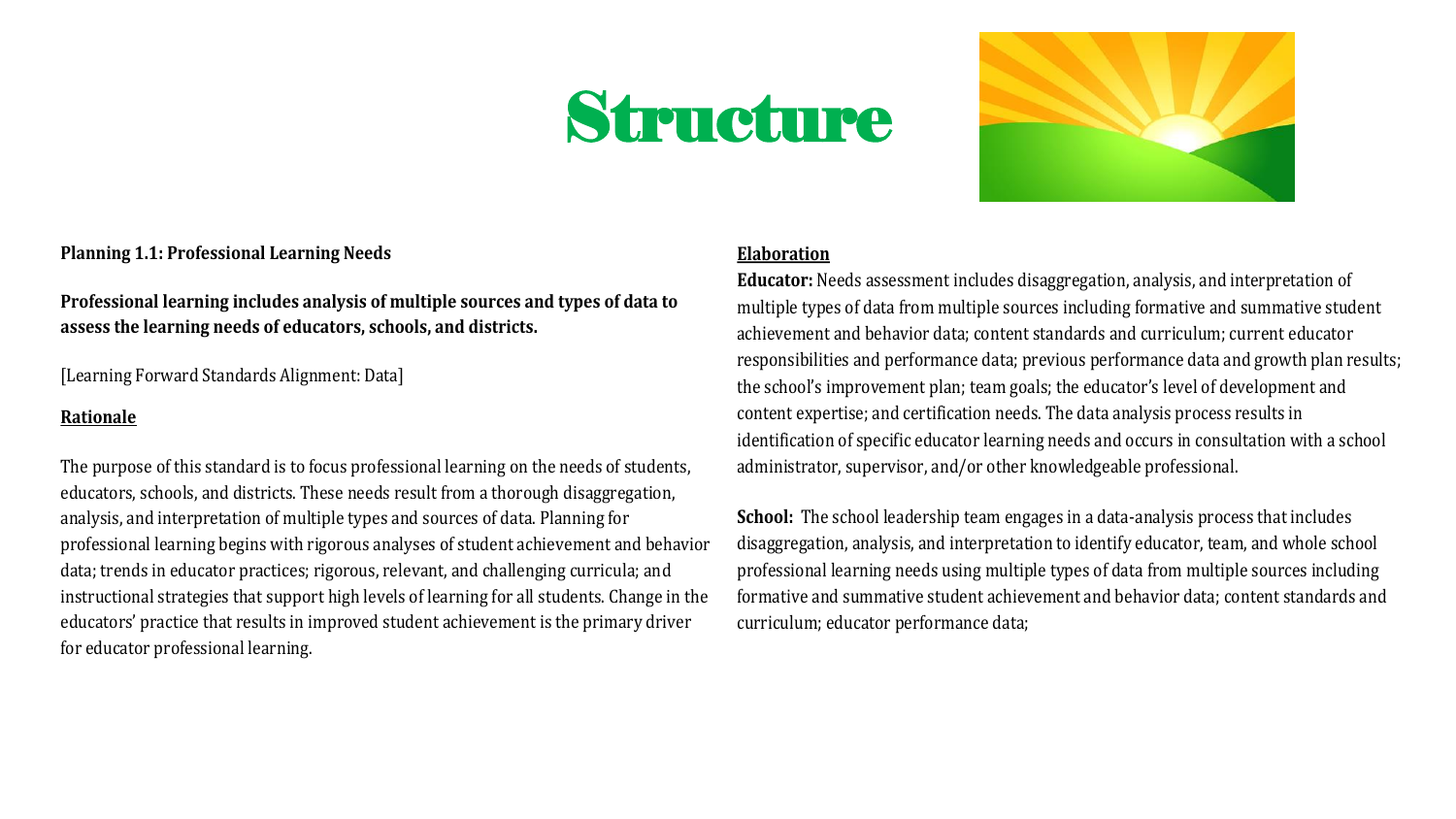#### Time to Explore: Pre-reading Personal Reflection



- Personal Reflection (2 minutes)
	- Given your experiences in professional learning (as a participant, facilitator or assessor), what hopes do you have about this set of standards?
	- Given the information from the prework that you may have experienced, the initiatives in your sphere of influence and the three learning experiences shared in the video, what hopes do you have about this set of standards?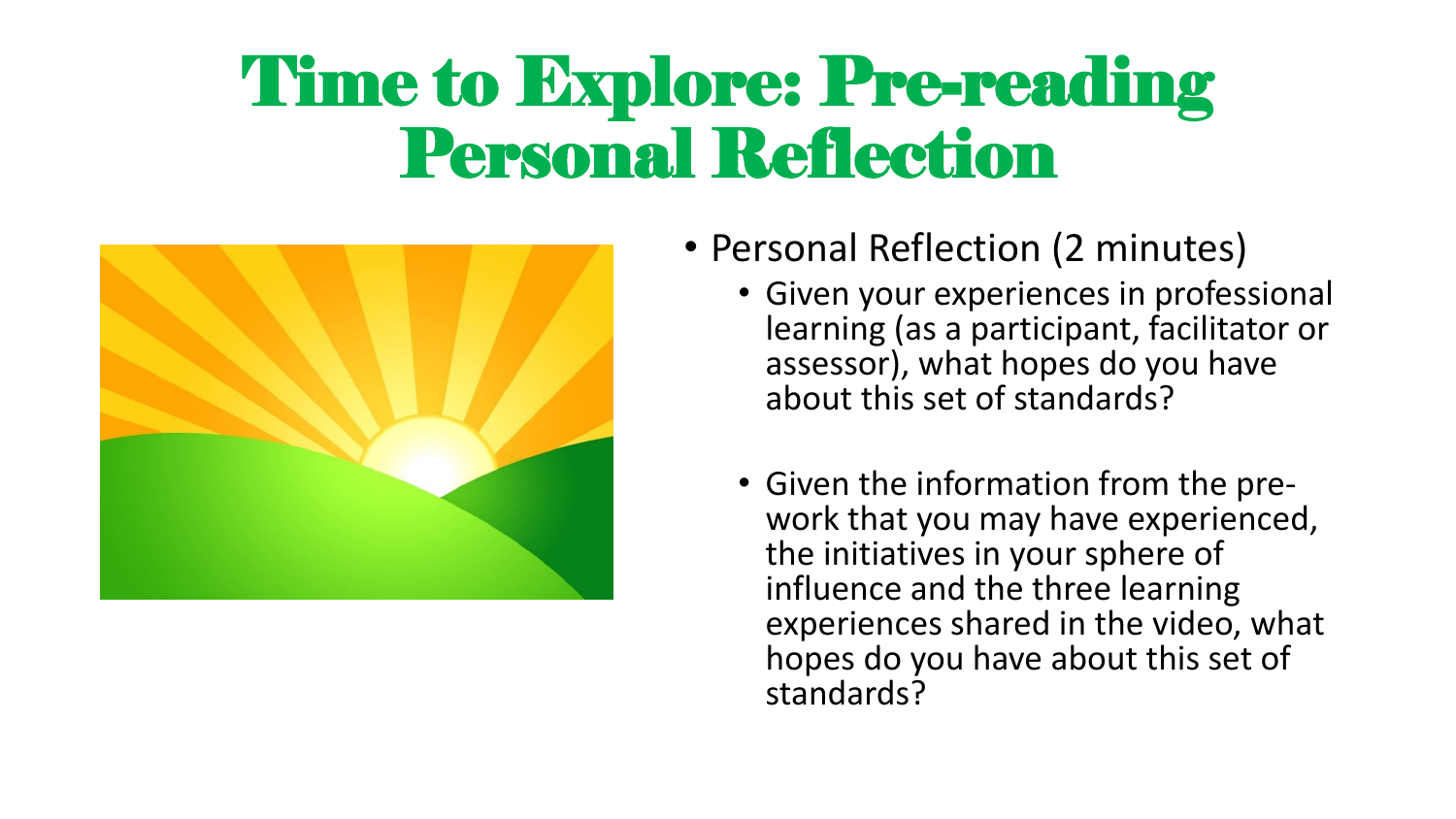#### Time to Explore: Partner Exploration



- Determine group facilitator and group time keeper for your table.
- Decide which members will review which standard(s). (Goal is seven standards.)
- Partner Exploration (10 minutes)
	- What are the big ideas in your standard?
	- How are they different/similar across levels?
	- What did you find that aligned with your personal reflection?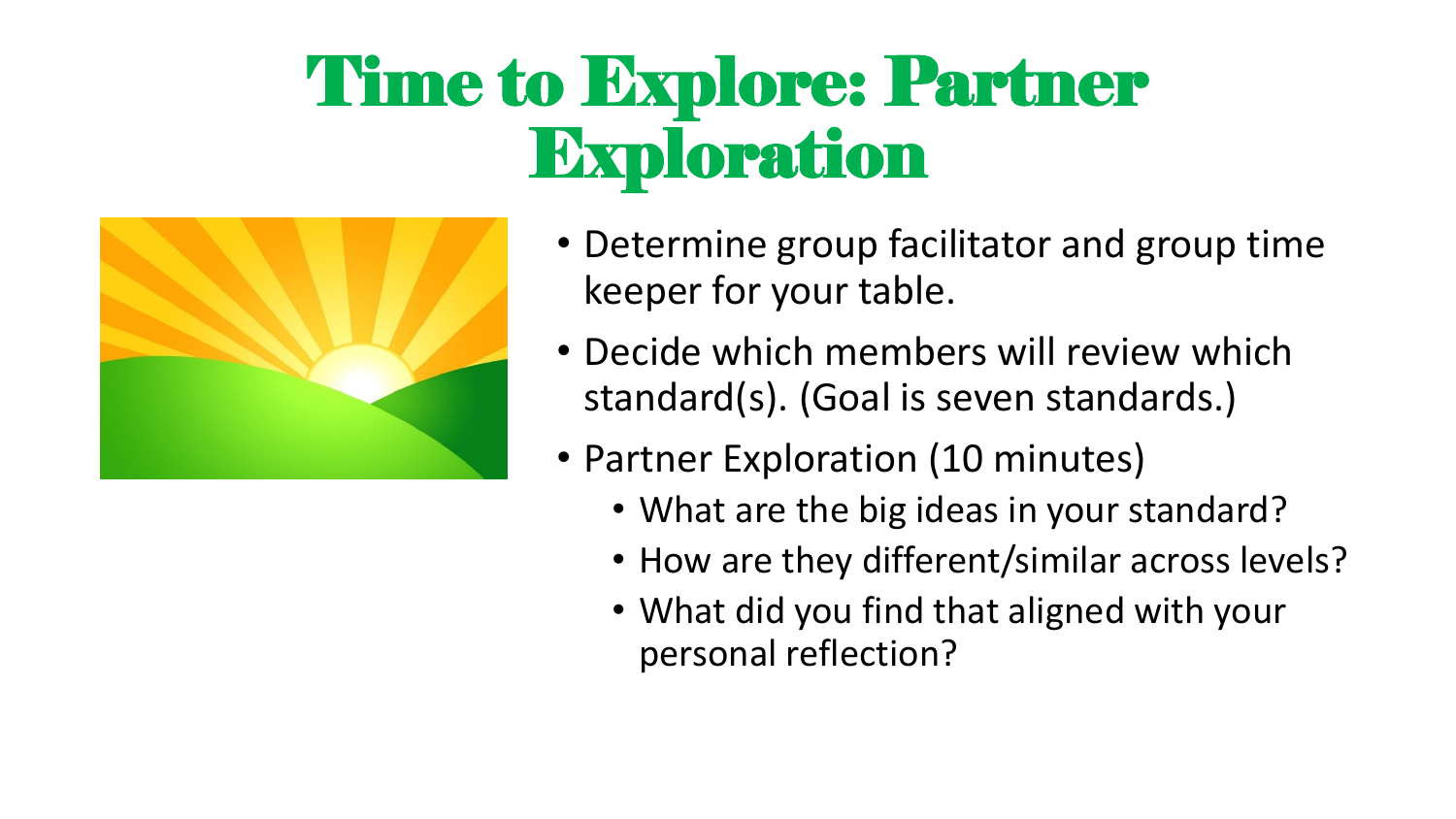#### Time to Explore: Networking



- Find a partner pair from another group that explored the same standard(s) as you and your partner. In the allotted time (10 minutes) calibrate your thinking about:
	- the big ideas in your standard;
	- the differences/similarities across levels.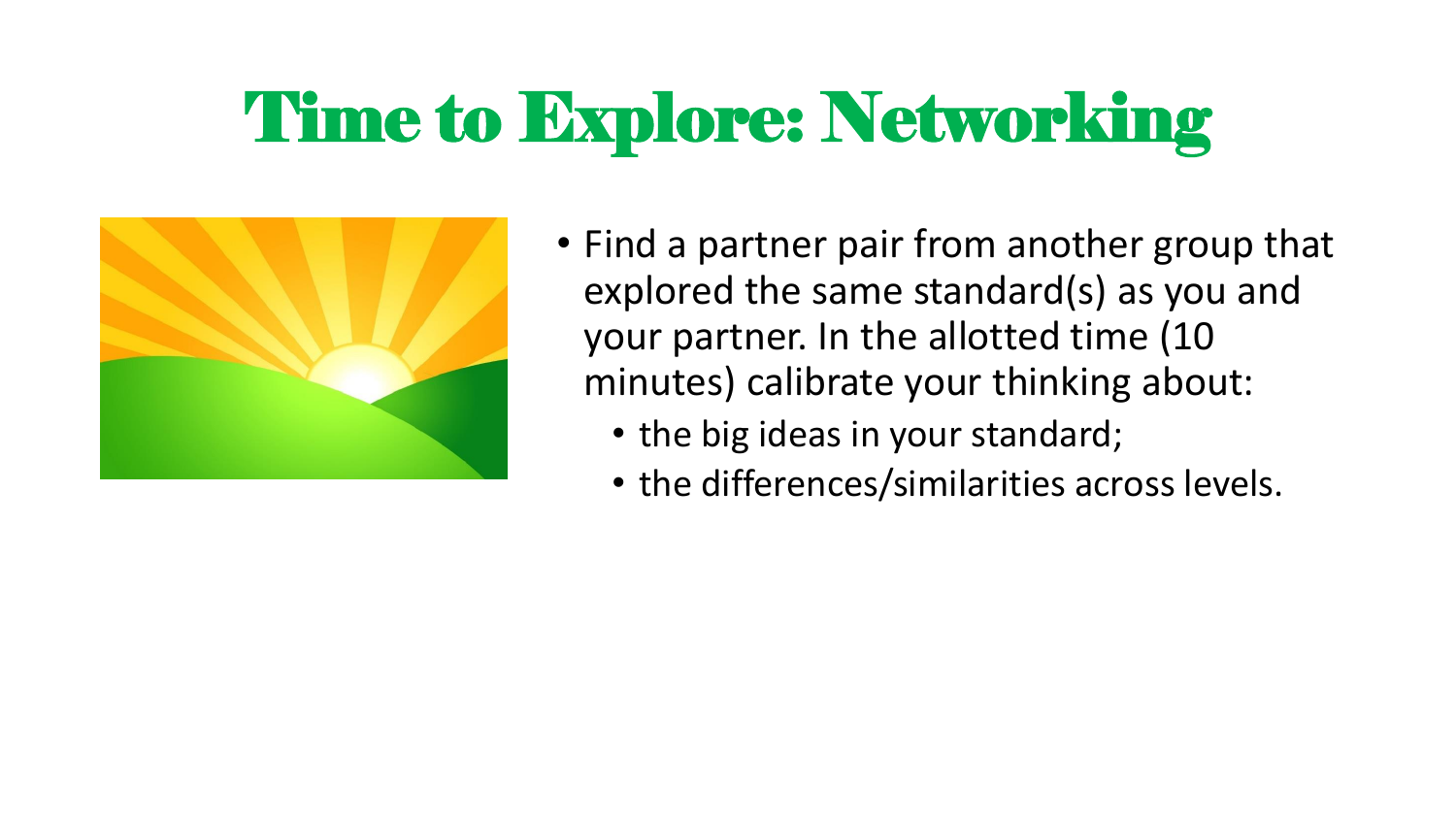## Time to Explore: Group Debrief



- Return to your table groups.
- Facilitator will move conversation along; timekeeper will be mindful of time.
- Group Debrief (16 minutes)
	- What are the big ideas in your standard as calibrated with your networking team?
	- How are they different/similar across levels?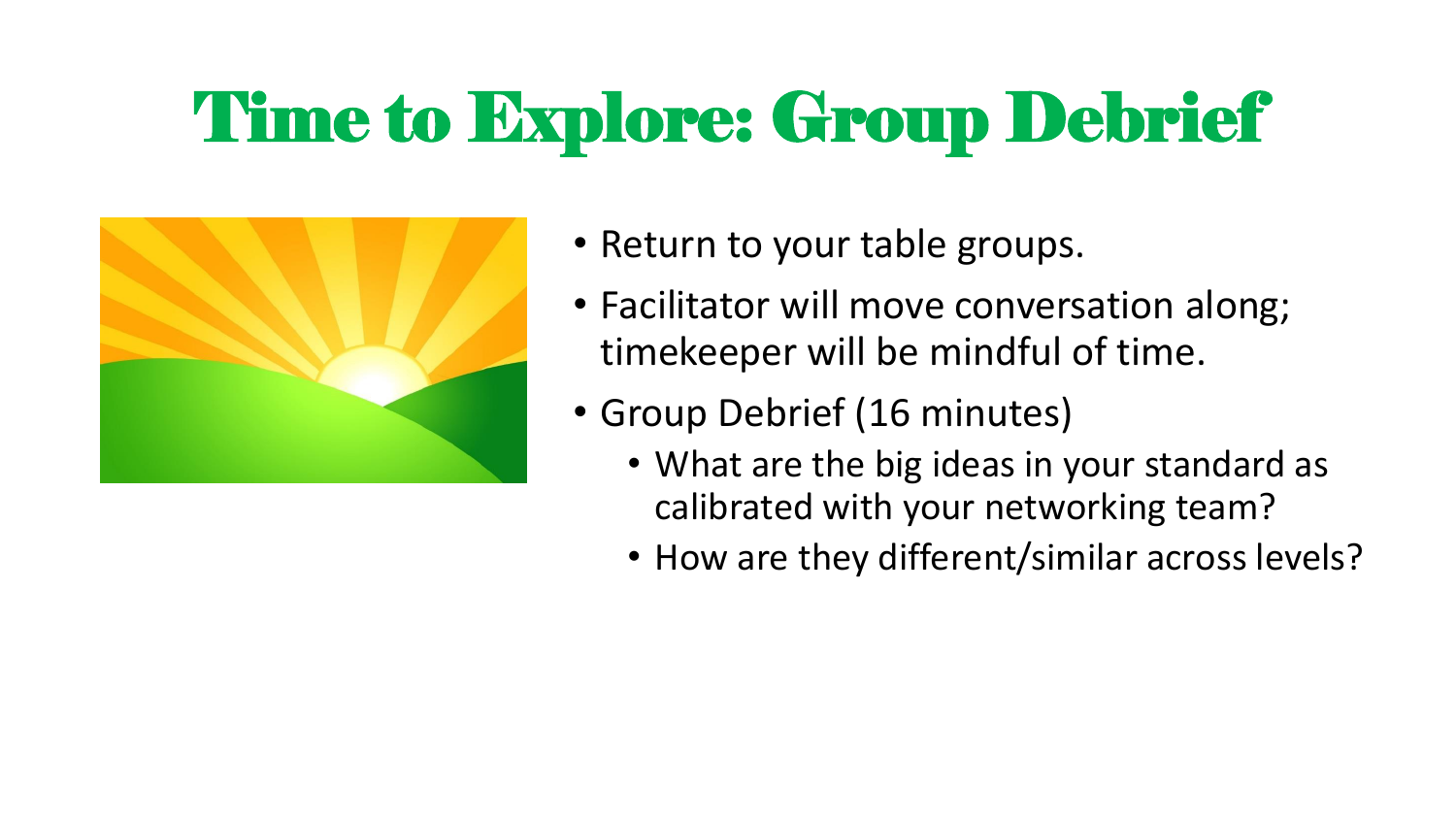## Bright Ideas, Wonderings, Feedback



- Determine group recorder(s).
- Facilitator will move conversation along; timekeeper will be mindful of time; recorder(s) will collect feedback.
- As a result of your exploration, conversations and reflection, what ideas, wonderings and/or feedback would you offer? Use feedback forms to provide your thinking. Please use separate forms for separate standards. Include name of person(s) providing the feedback.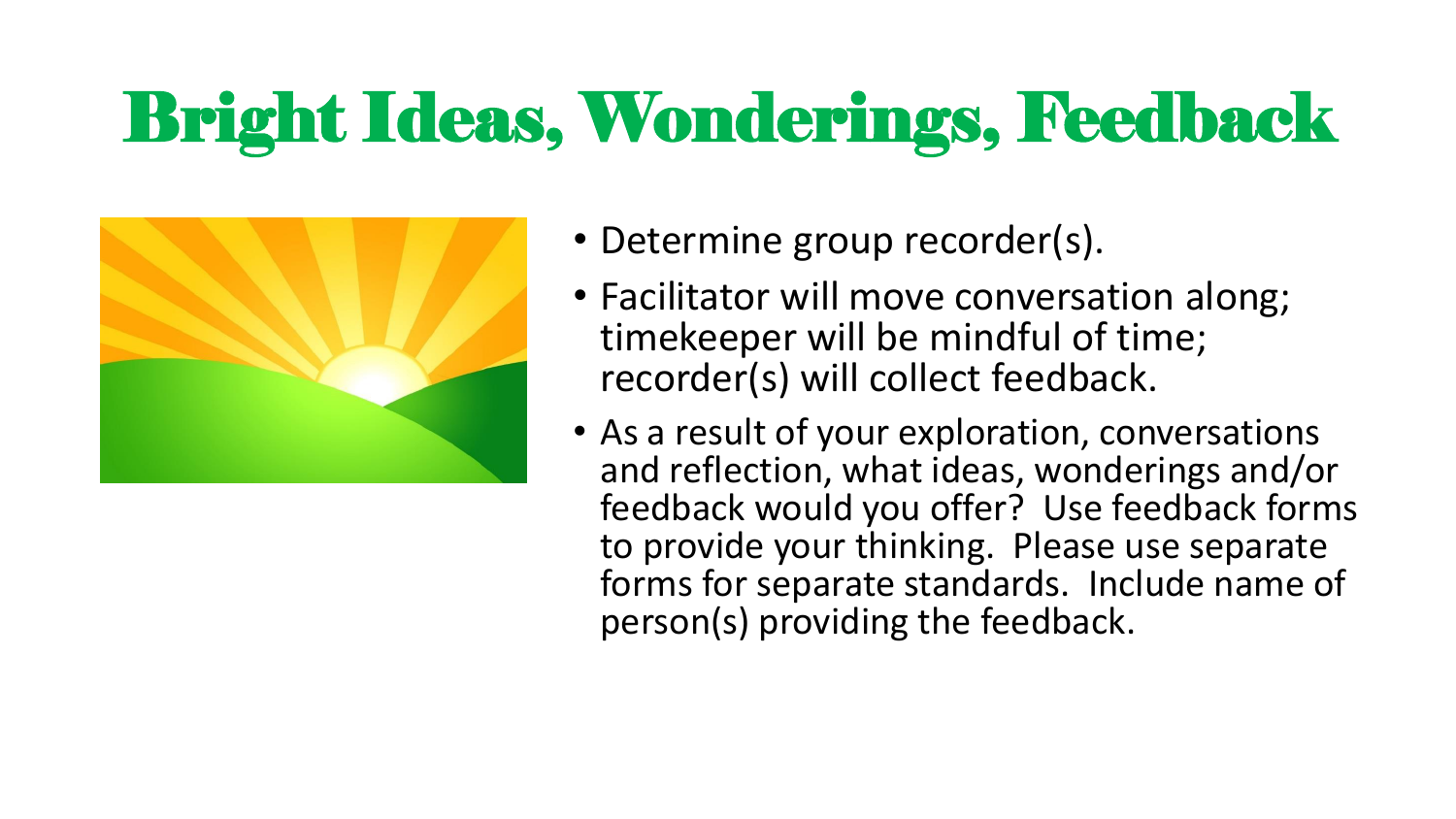#### When You Return:



- Determine an area of interest for your work for the remainder of the session.
- Assemble in the "general area" of the selected standard.
- Find two or three friends with whom to work from the selected standard.
- Find a work space.
- Roll up your sleeves and get ready to dig in.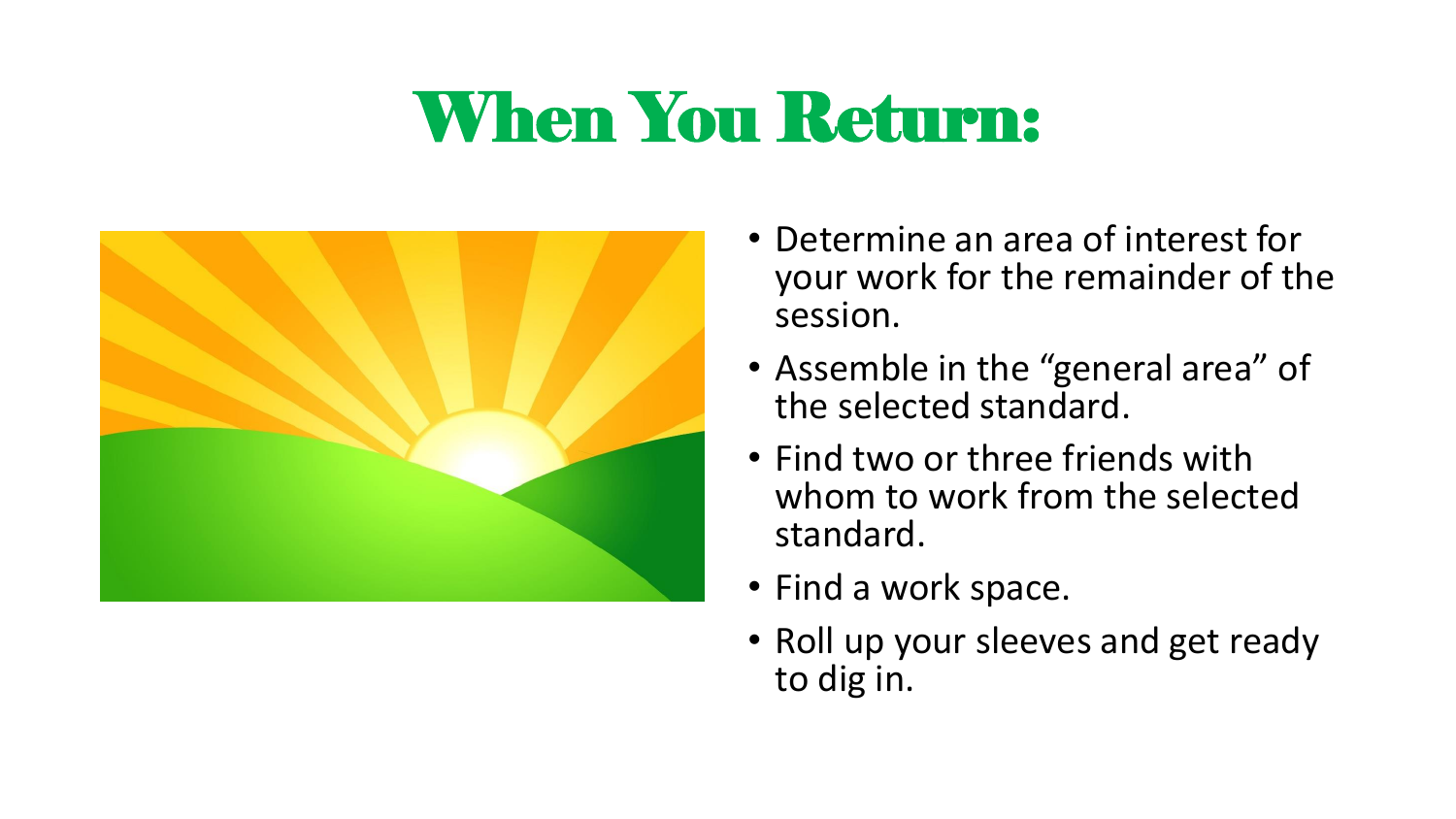#### The Standards in Practice:

- What is the standard?
- What are the salient features of the standard?
- Who are the players?
- What would you see if the standard was being implemented at a high level?

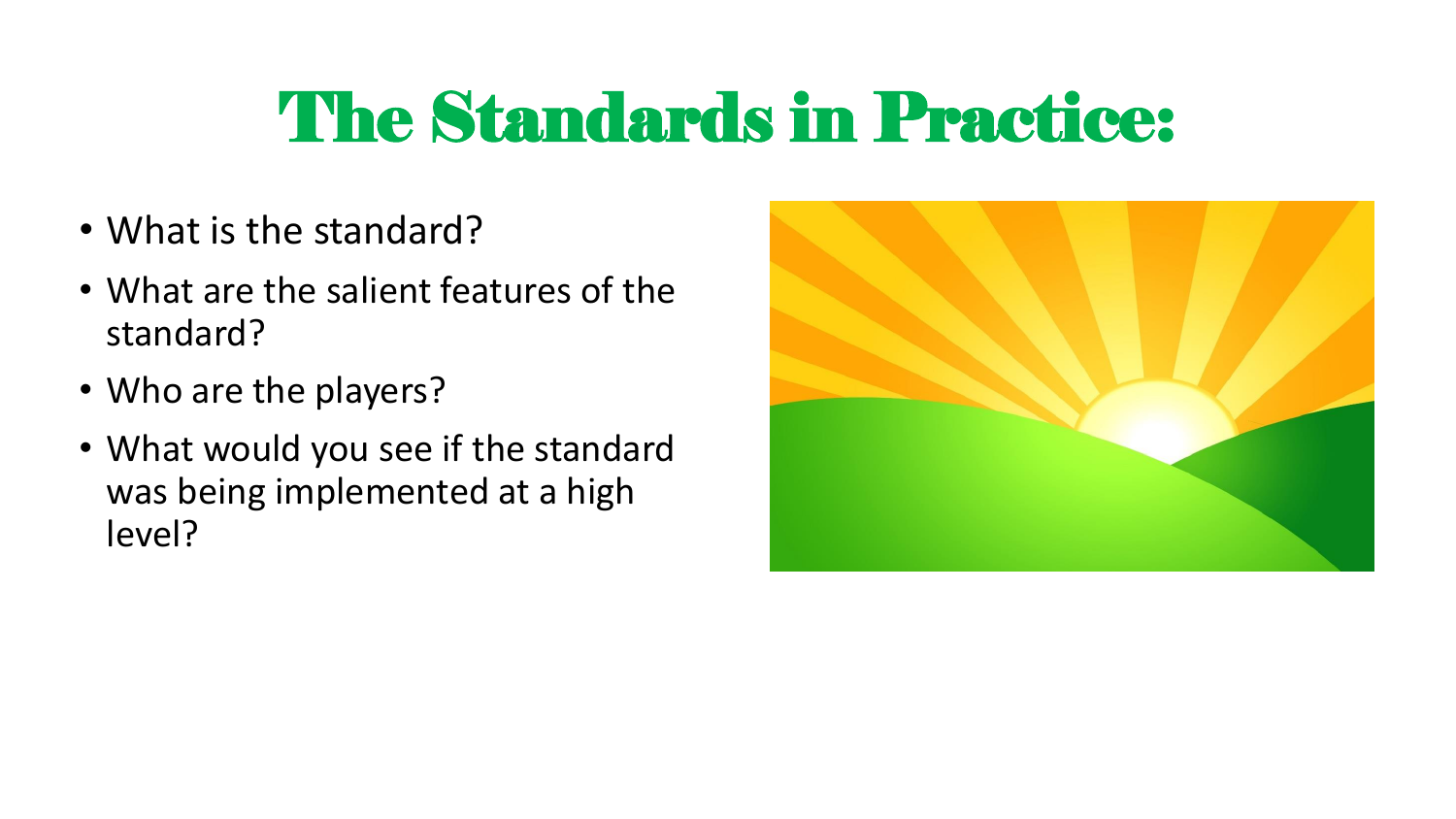#### 3.1 Implementation

**Professional learning includes implementation of learning within authentic settings with ongoing support and monitoring to achieve refined levels of practice of the learning.**

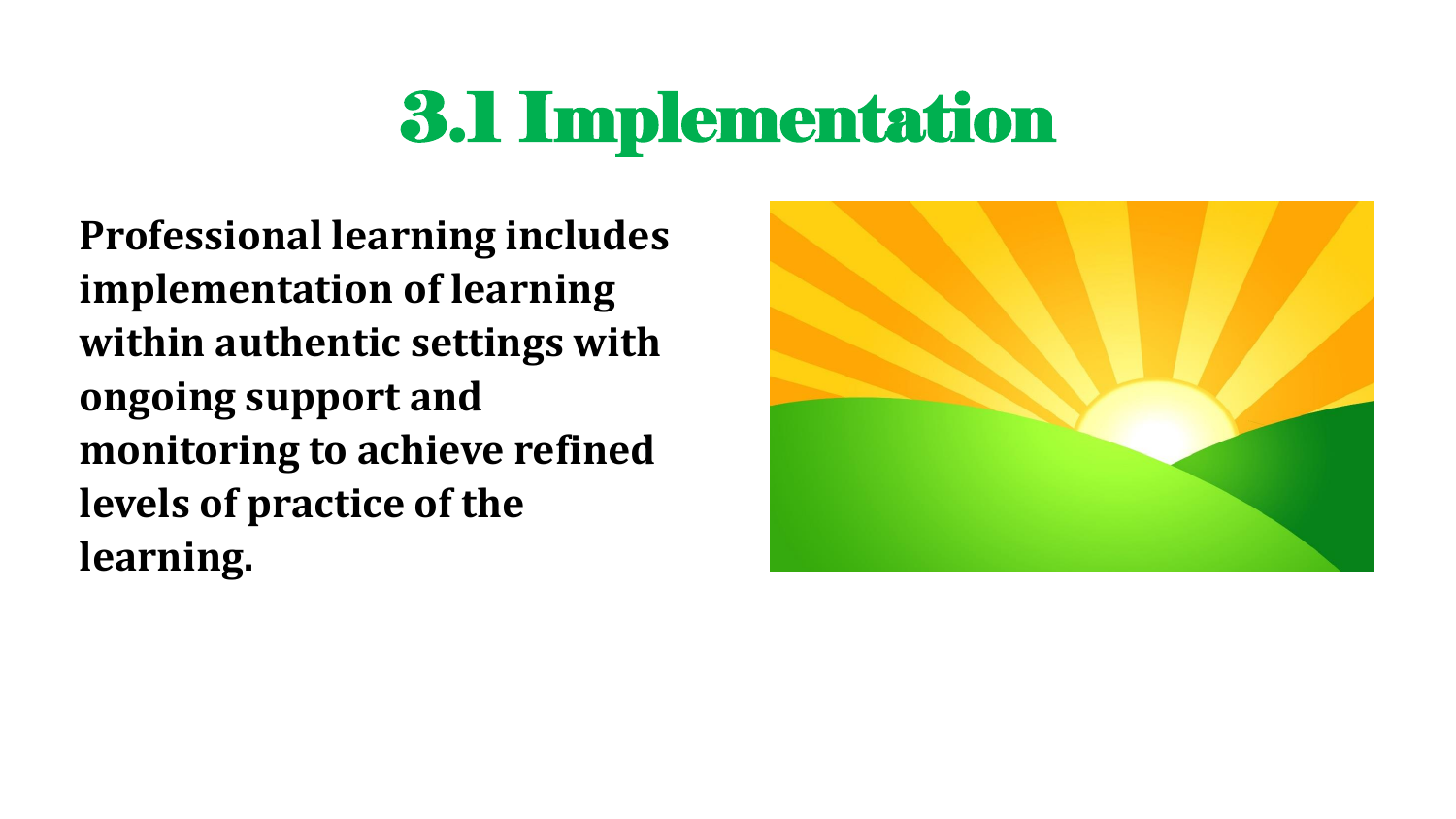**Review the indicators of quality as identified in the rationale and elaboration:**

- **Ongoing support and monitoring**
- **Occurs in multiple formats**
- **Is differentiated**
- **Is authentic**
- **Includes coaching/mentoring**
- **Includes feedback**
- **Includes digital support**
- **Provides opportunities for analysis and refinement of practice**
- **Includes reflection and adjustments**

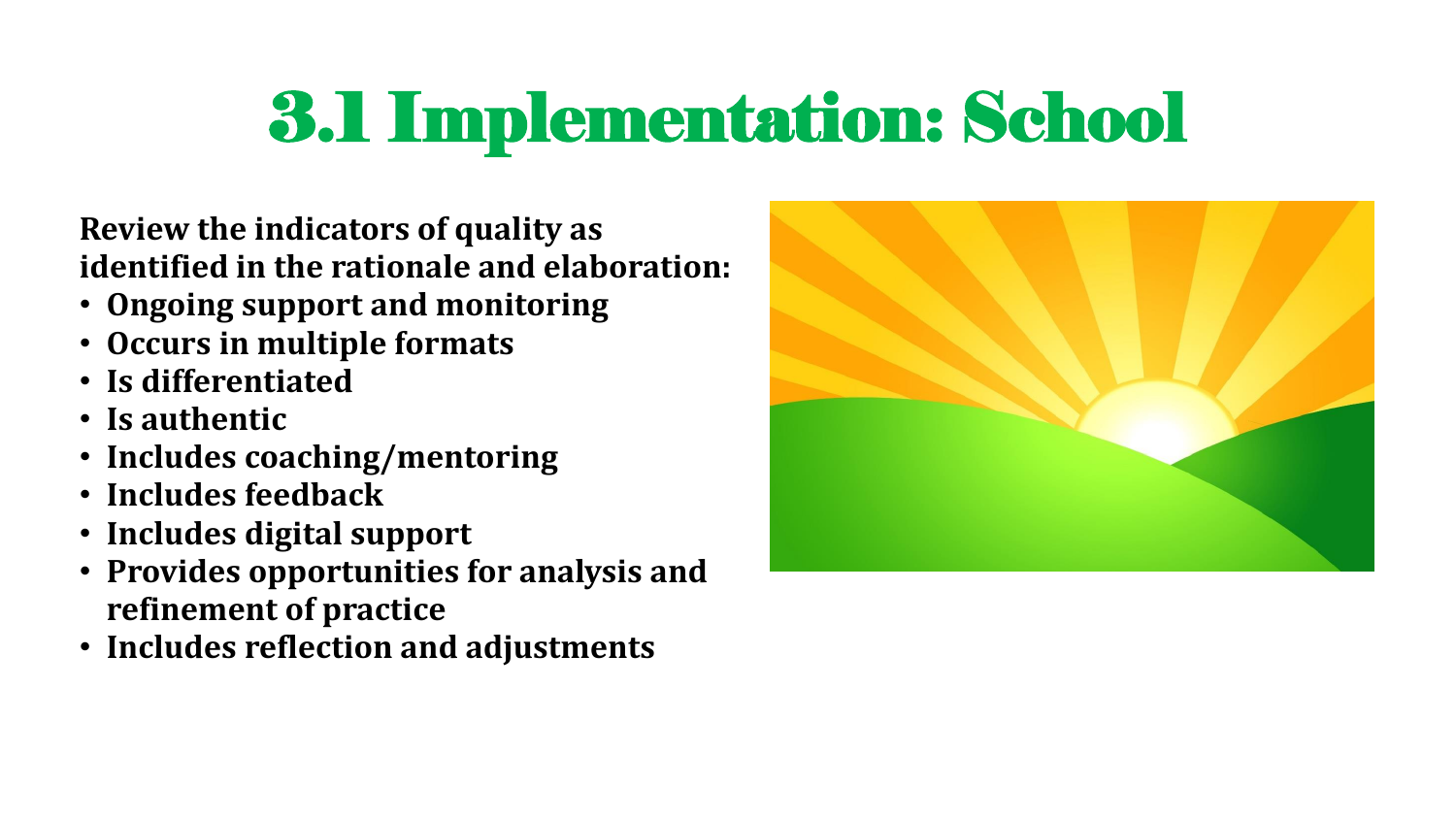**Identify the personnel who have responsibility for the standard at the identified level.**

**For the school level:**

- **school leadership team**
- **administrators**
- **educators**

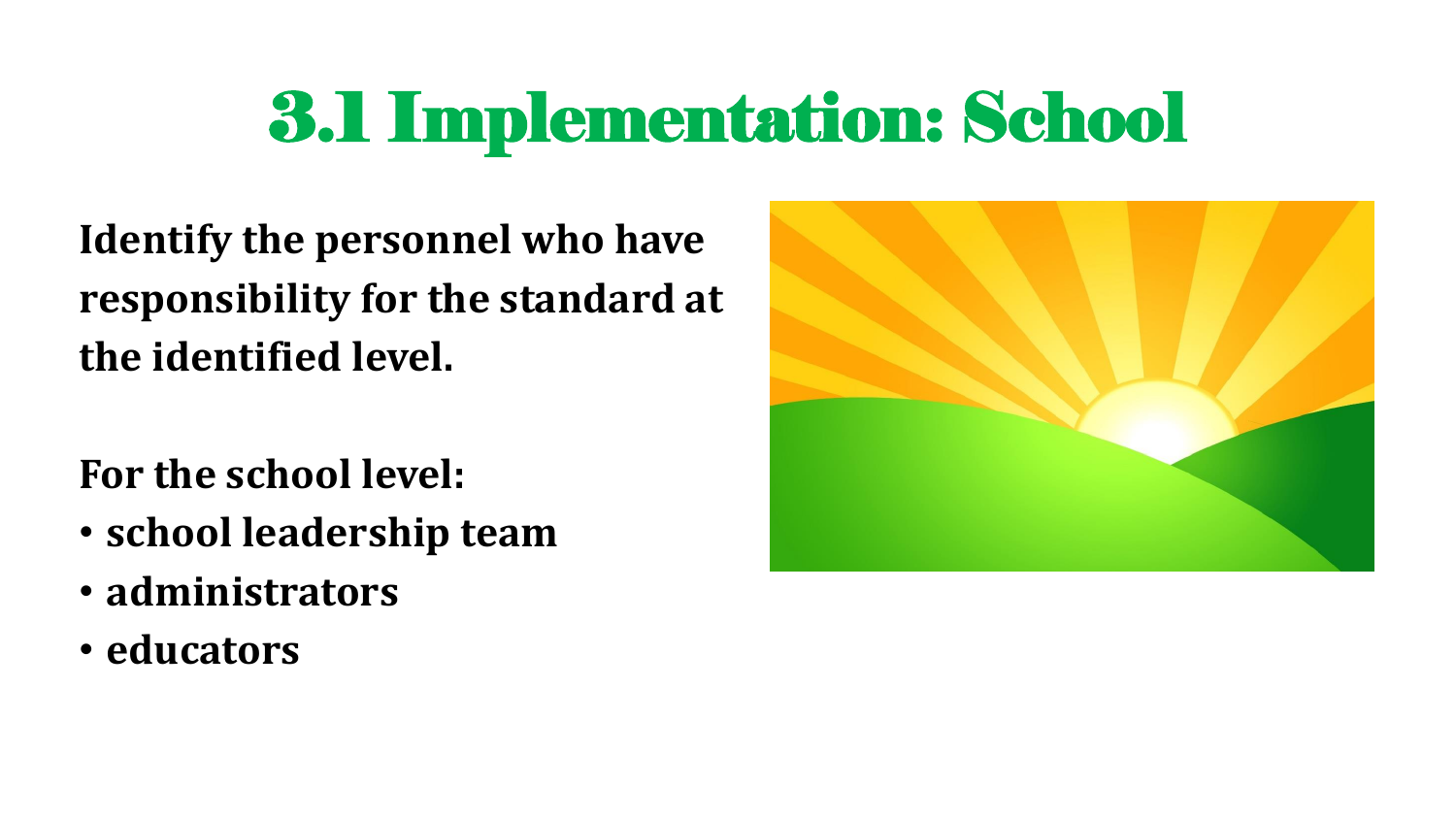**For EACH set of responsible parties, identify the specific indicators from the language of the elaboration and provide "real world" example(s) of what would be visible evidence of the application of the standard.**

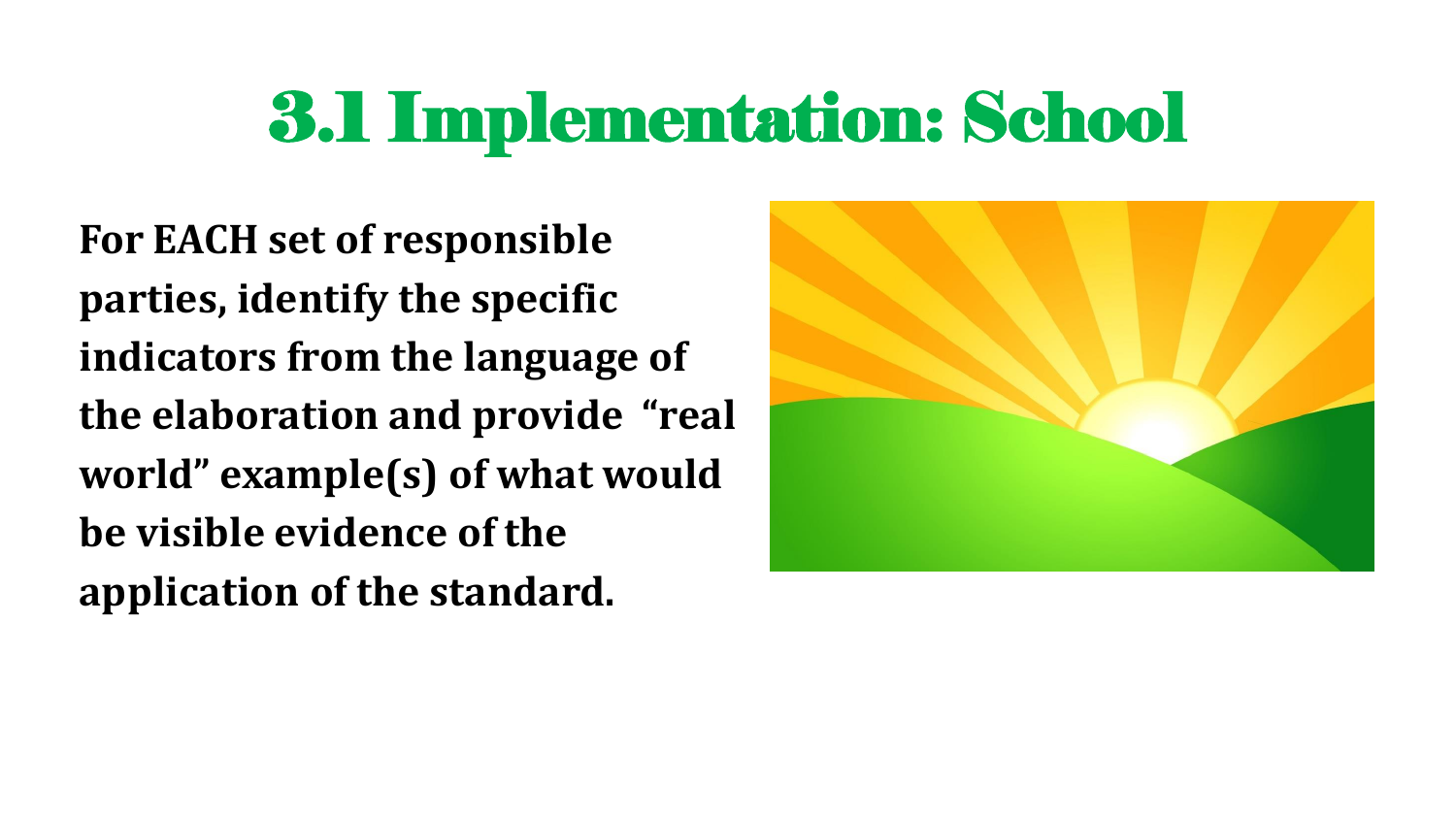- The school leadership team:
	- provides evidence of using data to monitor and differentiate implementation supports for schoolwide professional learning at the individual educator, classroom, team, and school level
		- Example provides documentation that data from 5D learning walks was used to allocate additional digital resources to support implementation for individual educators
	- allocates, coordinates, and monitors resources (time, personnel, funding, digital resources, materials, external providers, etc.) to support implementation until fidelity is achieved
		- Example provides evidence that school budget includes funding for coaching supports for a given school-wide initiative, and ensures that duties are directly aligned with implementation support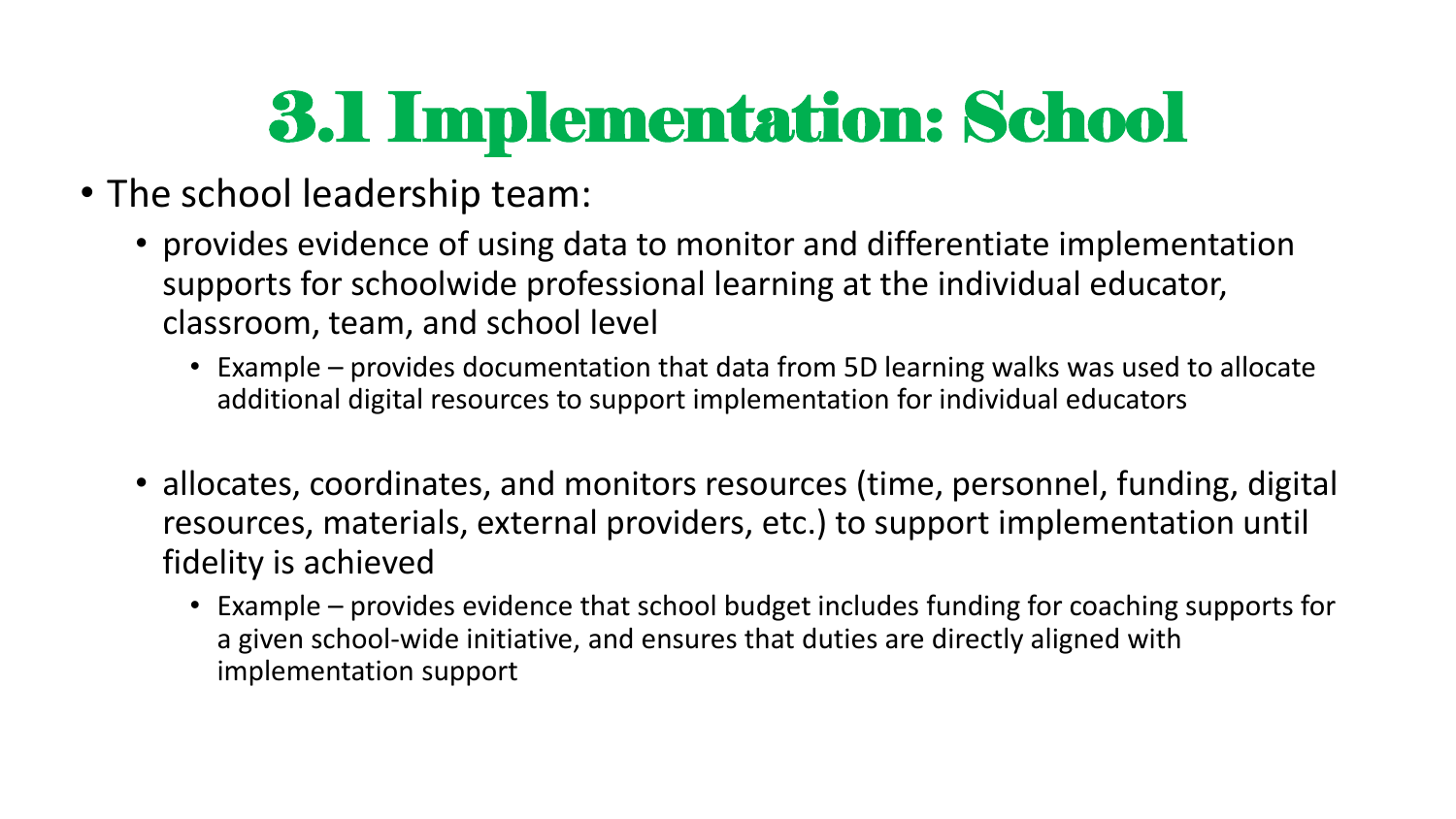- The administrators:
	- support the school leadership team in accomplishing its responsibilities
		- Example provide evidence of reviewing minutes from learning team meetings to monitor implementation of a specific initiative
	- demonstrate that support is differentiated and sustained until new learning is fully implemented and routine practice.
		- Example provide evidence of reviewing coaching logs to monitor and adjust the schedule of coach as appropriate based on implementation data from individual educators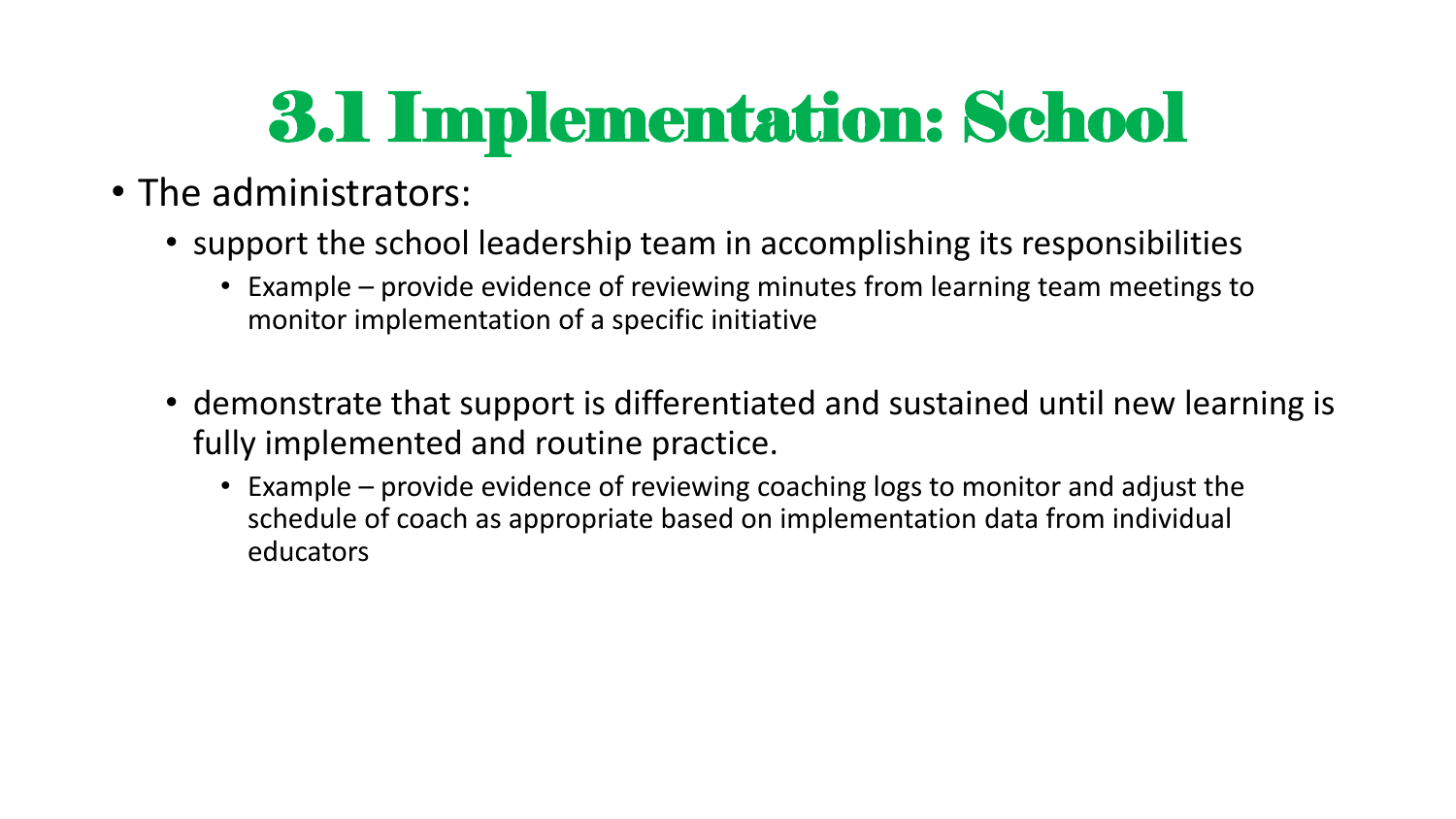#### • The educators:

- identify multiple forms of implementation support they access from coaches, mentors, teacher leaders, administrators, and school leadership team to assist them with implementing professional learning at the classroom and school levels
	- Example provide minutes from learning team meetings documenting specific coaching support for a given school-based initiative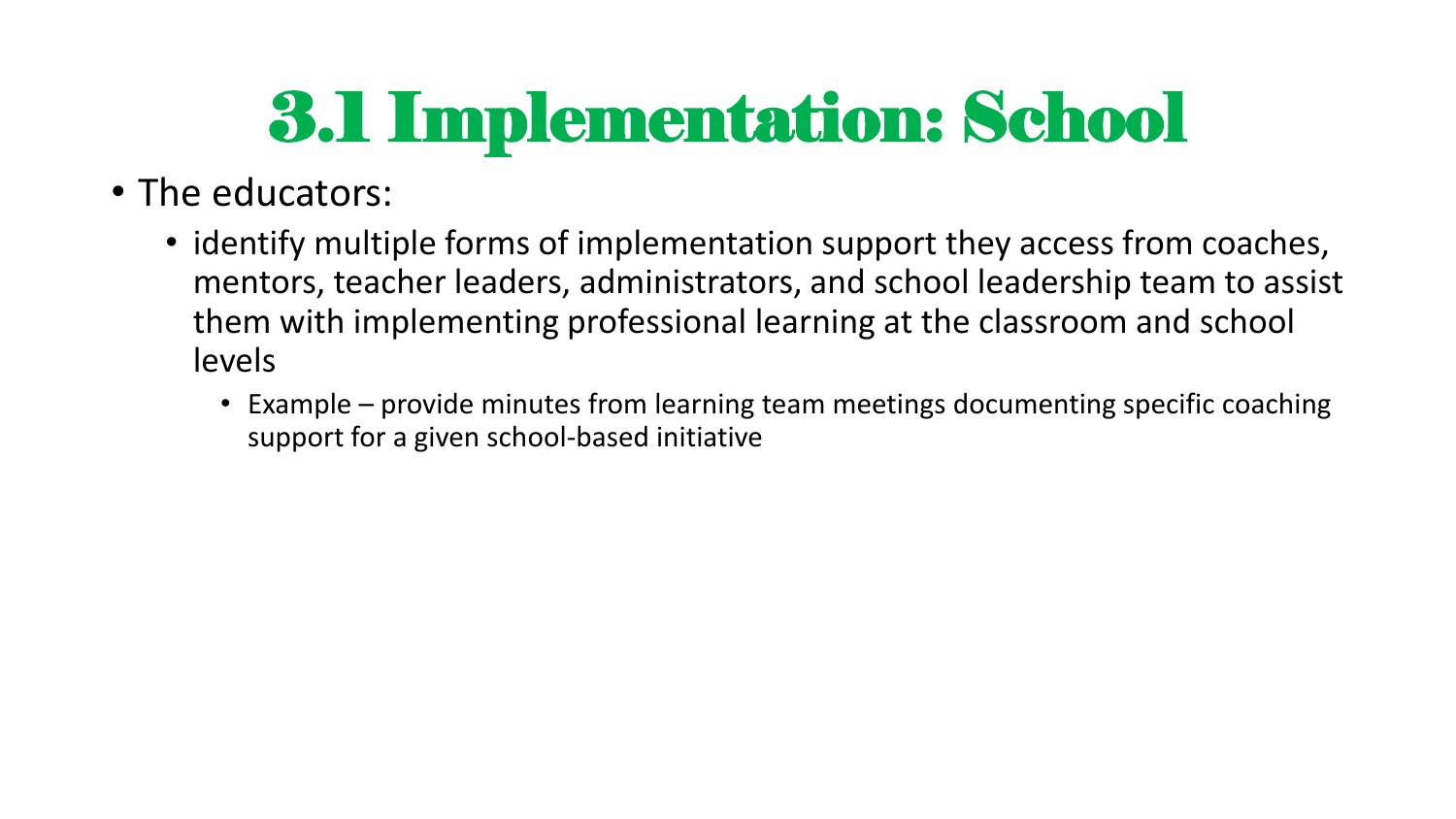## Now it's your turn:

- In groups  $(3-4)$ :
	- Identify the standard and level for your work
	- Identify the salient features of the standard
	- Identify the players
	- Identify the indicators of standard being implemented at a high level
	- Provide real-world example(s) of the standard in practice



You have 20 minutes for your work.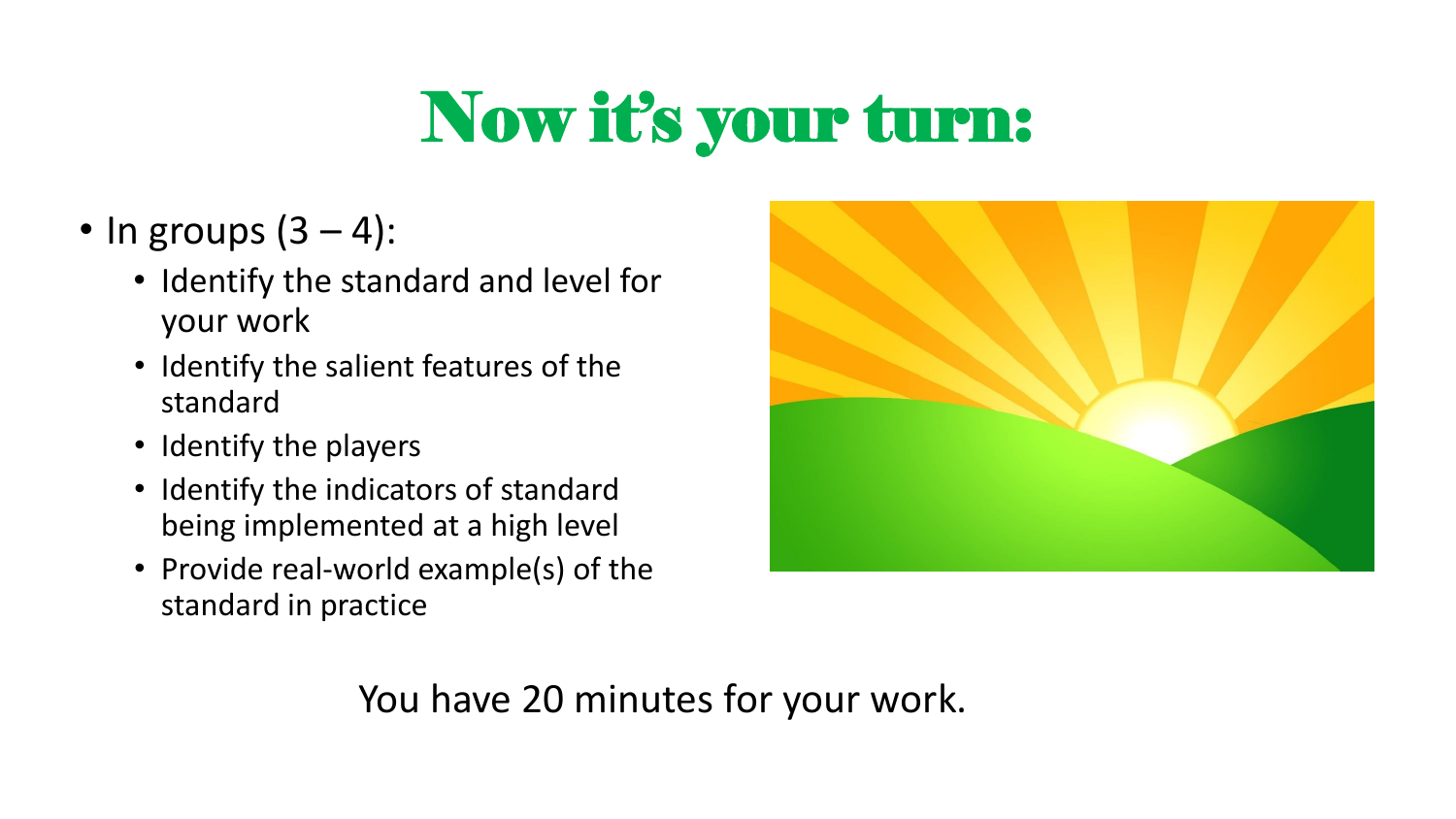#### Our work today was about:



- Shining the light on the draft revision to the protocol standards;
- Providing bright ideas about the proposed revisions;
- Filtering the standards through the lens of application.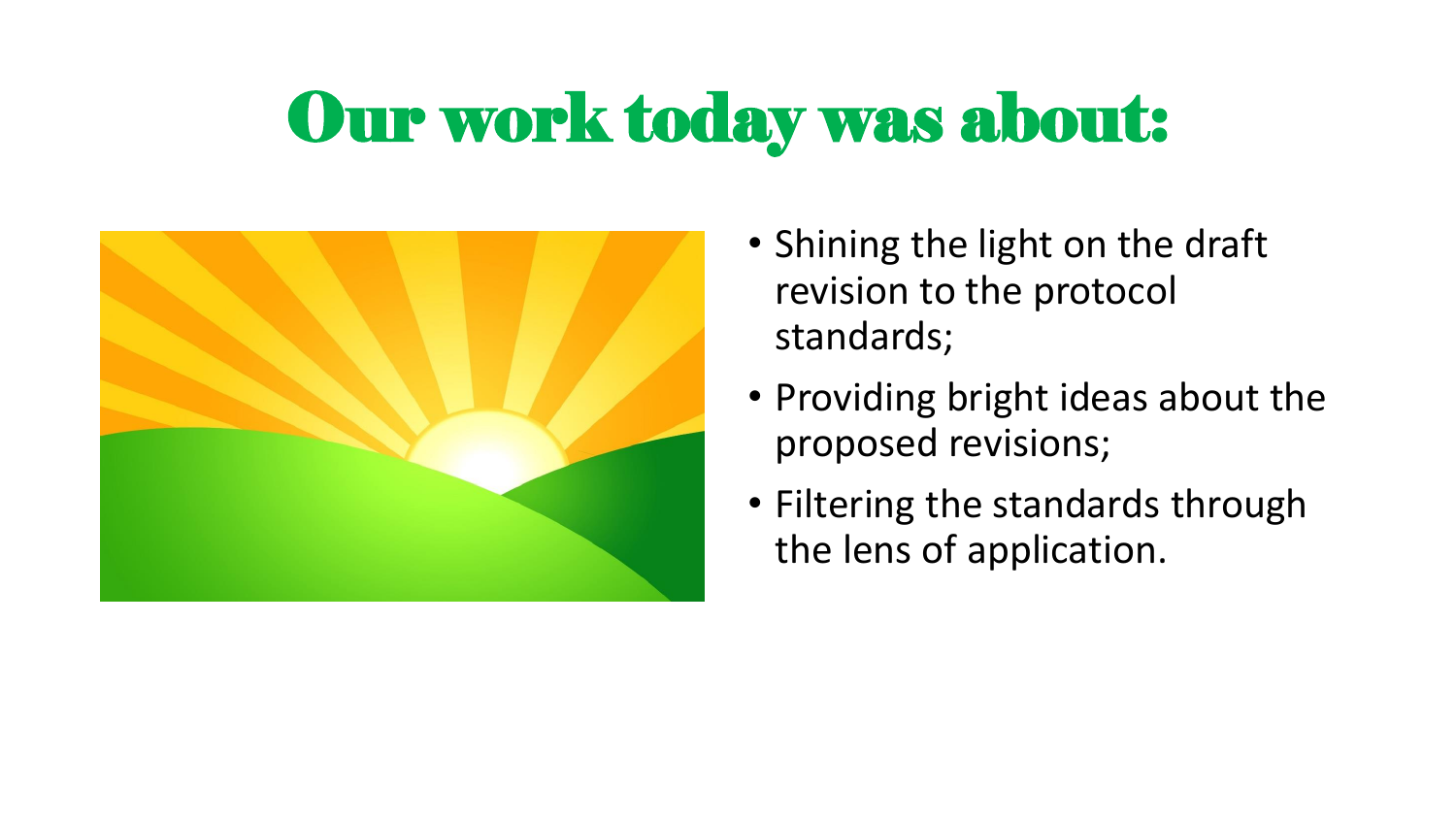## Next Steps:



- Compile feedback and incorporate into draft standards;
- Design rubrics incorporating ideas from group;
- Work with FDOE on standards approval process;
- Align review process and materials with new standards;
- Prepare reviewers and Team Leaders/ATLs for next cycle.